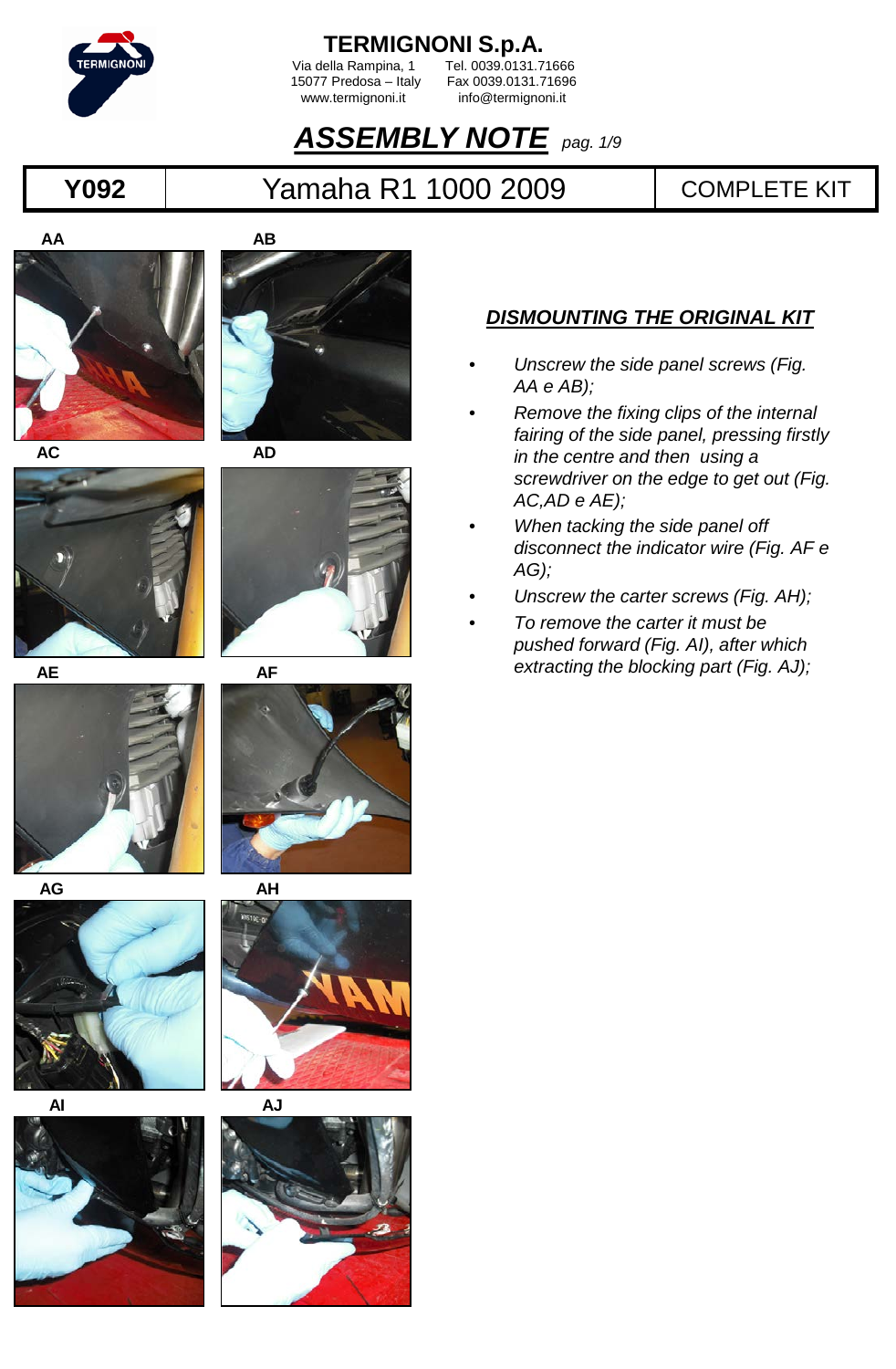

Via della Rampina, 1<br>15077 Predosa – Italy

5077 Predosa – Italy Fax 0039.0131.71696<br>www.termignoni.it info@termignoni.it info@termignoni.it

### *ASSEMBLY NOTE pag. 2/9*

### **Y092** | Yamaha R1 1000 2009 | COMPLETE KIT











- *DISMOUNTING THE ORIGINAL KIT*
- *Remove the passenger seat (Fig. AK);*
- *Remove the drivers seat by unscrewing the 2 screws and taking out from it's position (Fig. AL, AM e AN);*
- *Take out the 2 upper clips (Fig. AO, AP) and the 2 bottom clips (Fig. AQ, AR) using the same method as described before;*
- *Unscrew the screw situated under the passengers seat (Fig. AS);*
- *Move the fairing leaving the locking wire connected, to be able unscrew the silencers holder (Fig.AT e AU);*

















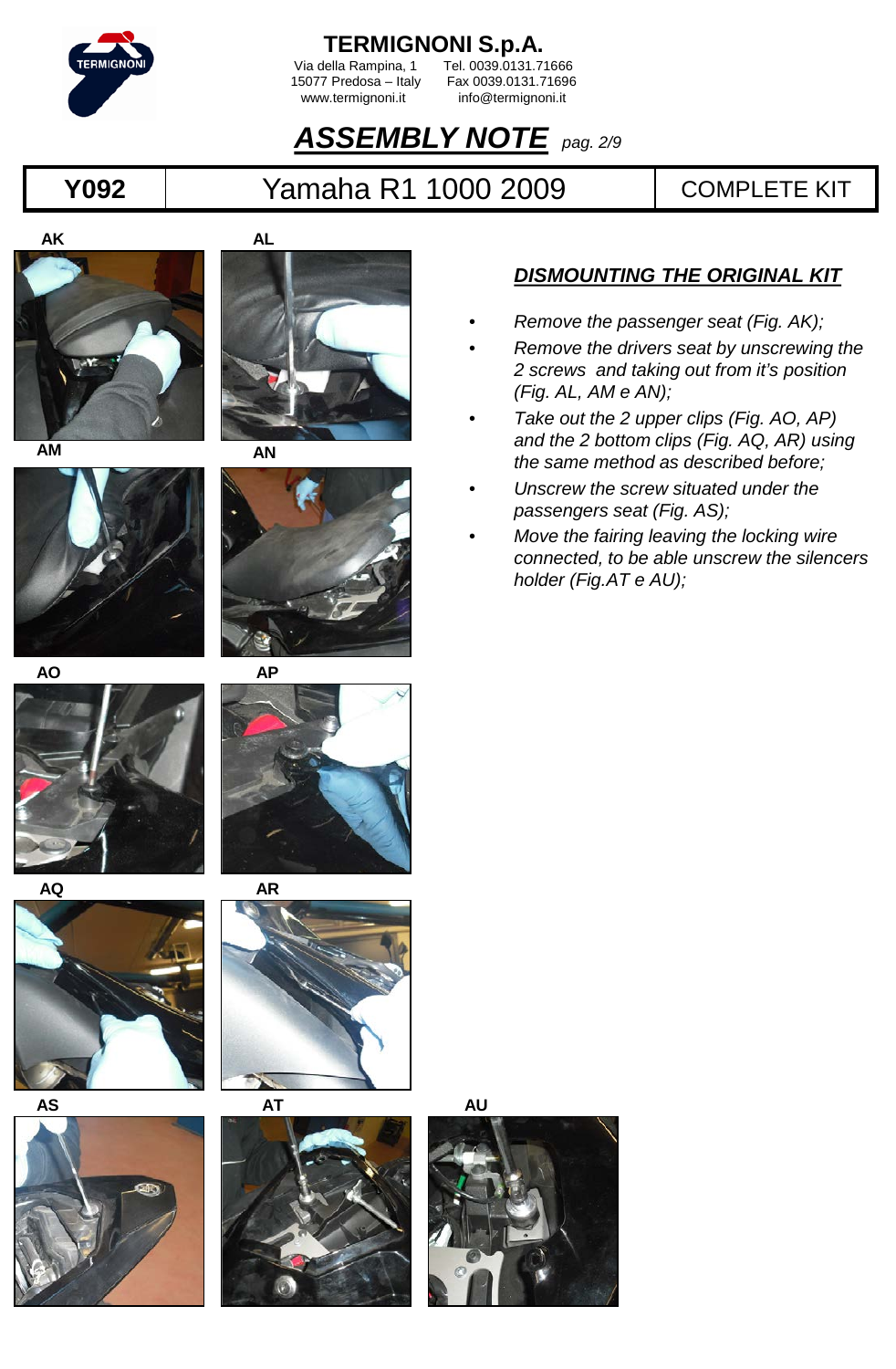

Via della Rampina, 1 Tel. 0039.0131.71666<br>15077 Predosa – Italy Fax 0039.0131.71696 5077 Predosa – Italy Fax 0039.0131.71696<br>www.termignoni.it info@termignoni.it info@termignoni.it

## *ASSEMBLY NOTE pag. 3/9*

## **Y092** Yamaha R1 1000 2009 COMPLETE KIT























#### *DISMOUNTING THE ORIGINAL KIT*

- *Disconnect the rear brake oil tube from the fixing bracket using a screw driver (Fig. AV, AW e AY);*
- *Loosen the silencer brackets (Fig. AZ, BA);*
- *Pull out the silencers from the final body (Fig. BB, BC);*
- *Un screw the lambda probe (Fig. BD);*
- *Protect the fork with paper tape before removing the crank (Fig. BE);*
- *Unscrew the crank screws and remove (Fig. BF e BG)*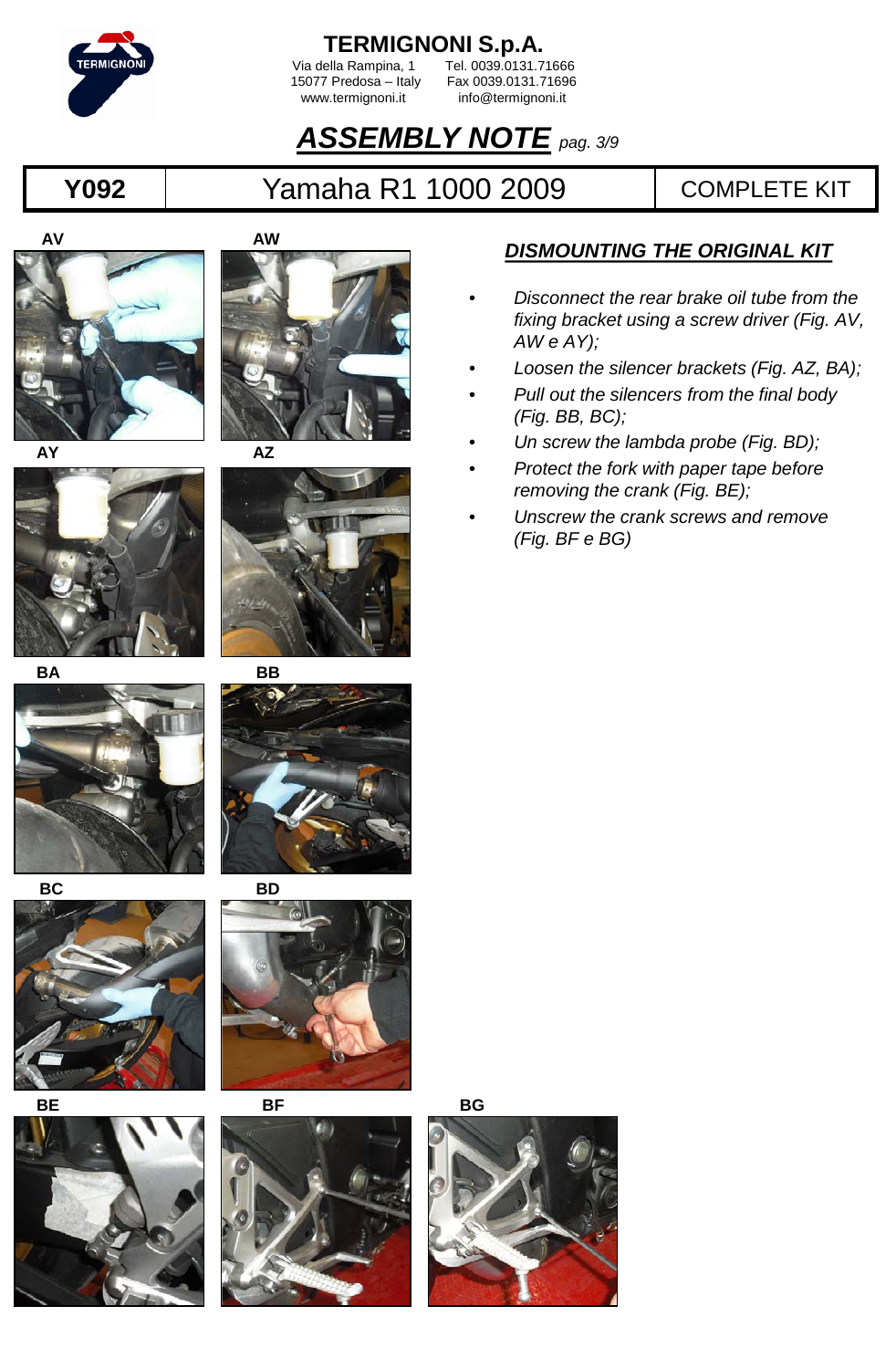

Via della Rampina, 1 Tel. 0039.0131.71666<br>15077 Predosa – Italy Fax 0039.0131.71696 5077 Predosa – Italy Fax 0039.0131.71696<br>www.termignoni.it info@termignoni.it info@termignoni.it

## *ASSEMBLY NOTE pag. 4/9*

## **Y092** | Yamaha R1 1000 2009 | COMPLETE KIT

**BH**

**G** 





**BJ BK**











#### *DISMOUNTING THE ORIGINAL KIT*

- *Remove the blocking bracket that holds together the final and central body (Fig. BH e BI);*
- *Unscrew the blocking screws of the final body (Fig. BJ);*
- *Pull out the final body from the central body (Fig. BK);*
- *Unscrew the blocking screw of the central body (Fig. BL);*
- *Unscrew the radiator screw (Fig. BM);*
- *Unscrew the flange nuts of the head pipe of the collectors (Fig. BN);*
- *Extract the collectors (Fig. BO);*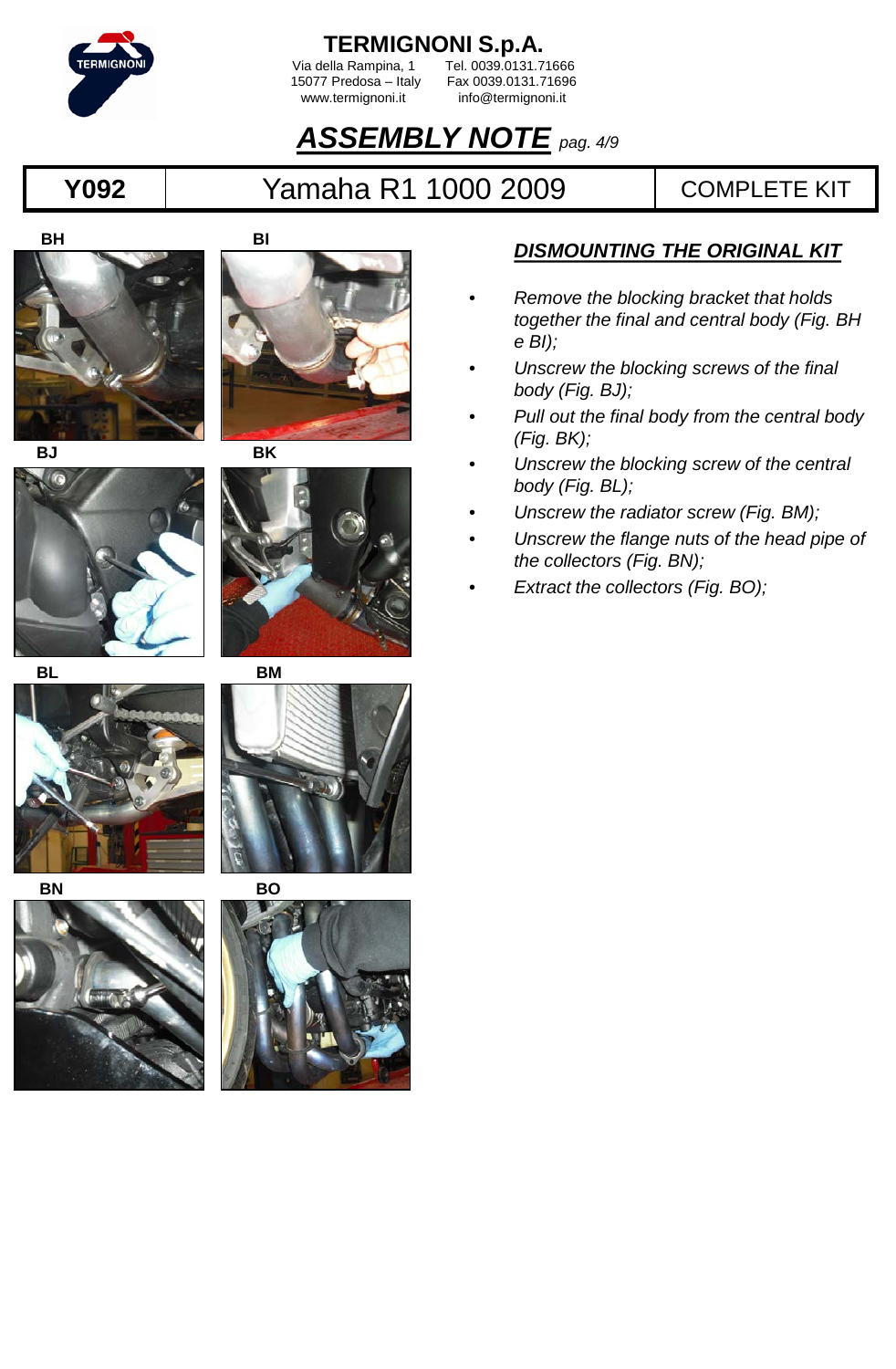

Via della Rampina, 1<br>15077 Predosa – Italy

5077 Predosa – Italy Fax 0039.0131.71696<br>www.termignoni.it info@termignoni.it info@termignoni.it

## *ASSEMBLY NOTE pag. 5/9*

## **Y092** Yamaha R1 1000 2009 COMPLETE KIT























- *Make sure that the gaskets are in their correct places (Fig. BP);*
- *Mount the collects to the central body fixing with 4 long springs and their rubbers (in the pack) (Fig. BQ e BR);*
- *Place the copper washer on to the reduction lambda probe (Fig. BS);*
- *Mount the reduction lambda probe on to the central body (Fig. BT);*
- *Assemble the flange with the bushings (in the pack) (Fig. BU);*
- *Position the bushing with the flanges to the head pipes making sure to keep the spring holes towards the bottom, screw all, but without tightening with the original nuts (Fig. BV e BW);*
- *Hook the 4 long springs (in the pack) in the appropriate holes of the flanges as see in Fig. BY e BZ;*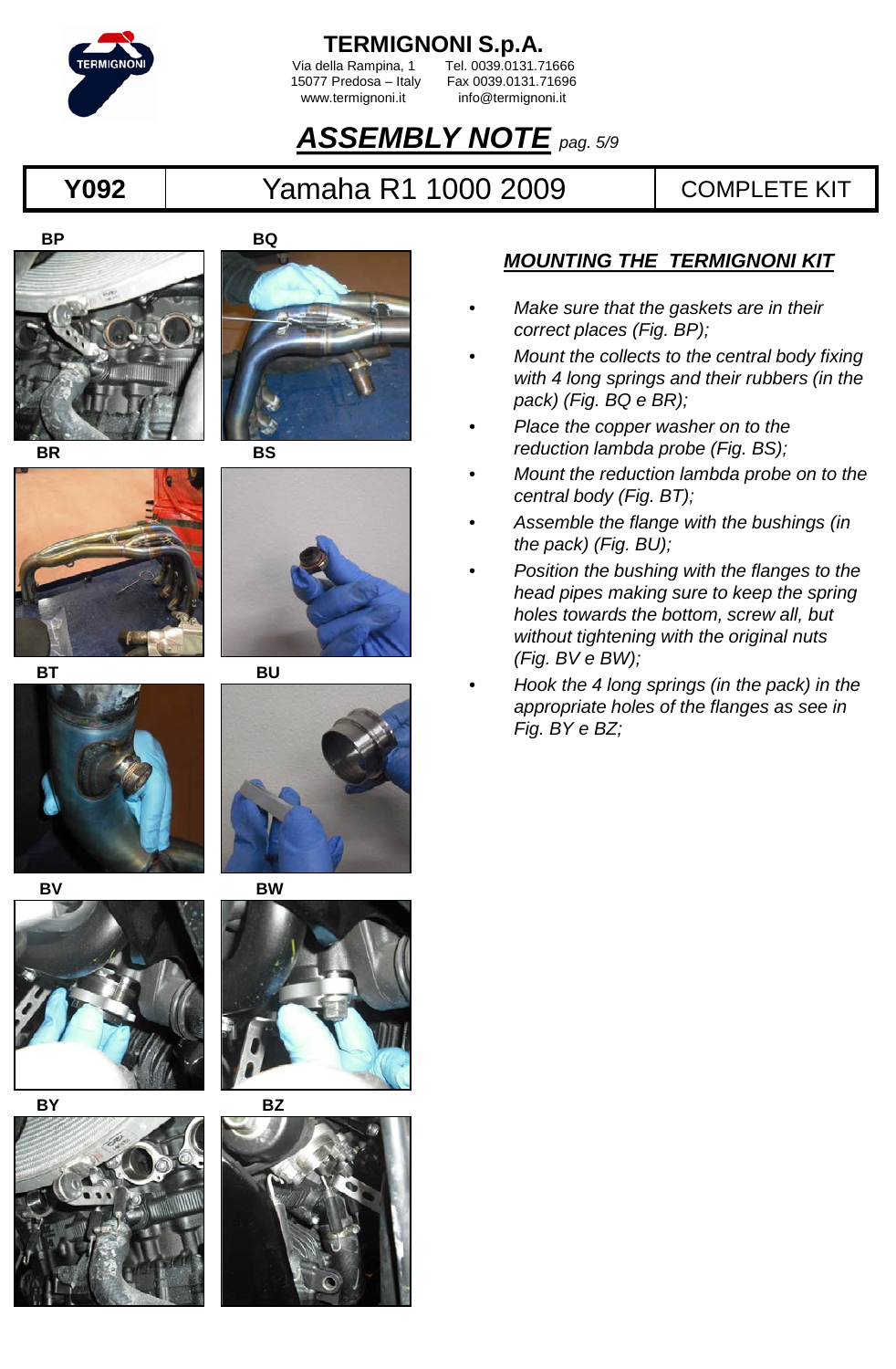

Via della Rampina, 1<br>15077 Predosa – Italy

5077 Predosa – Italy Fax 0039.0131.71696<br>www.termignoni.it info@termignoni.it info@termignoni.it

## *ASSEMBLY NOTE pag. 6/9*

### **Y092** Yamaha R1 1000 2009 COMPLETE KIT

























- *Insert the collectors into the bushings blocking with the 4 long springs mounted before (Fig. CA e CB);*
- *Position and fix the central body with the original screws, the self blocking nut M8 and the 2 washers 8x24 (in the pack) (Fig. CC);*
- *Mount the final body to the central body and block with a long spring (in the pack) (Fig. CD e CE);*
- *Pass with the lambda probe behind the frame (Fig. CF);*
- *Insert the lambda probe (Fig. CG);*
- *Connect the silencers to the final body blocking with the short springs (in the pack) (Fig. CH e CI);*
- *Position the 2 silencer supports blocking with the 2 round headed screws M8x16 and washers 8x24 (in the pack) (Fig. CJ e CK);*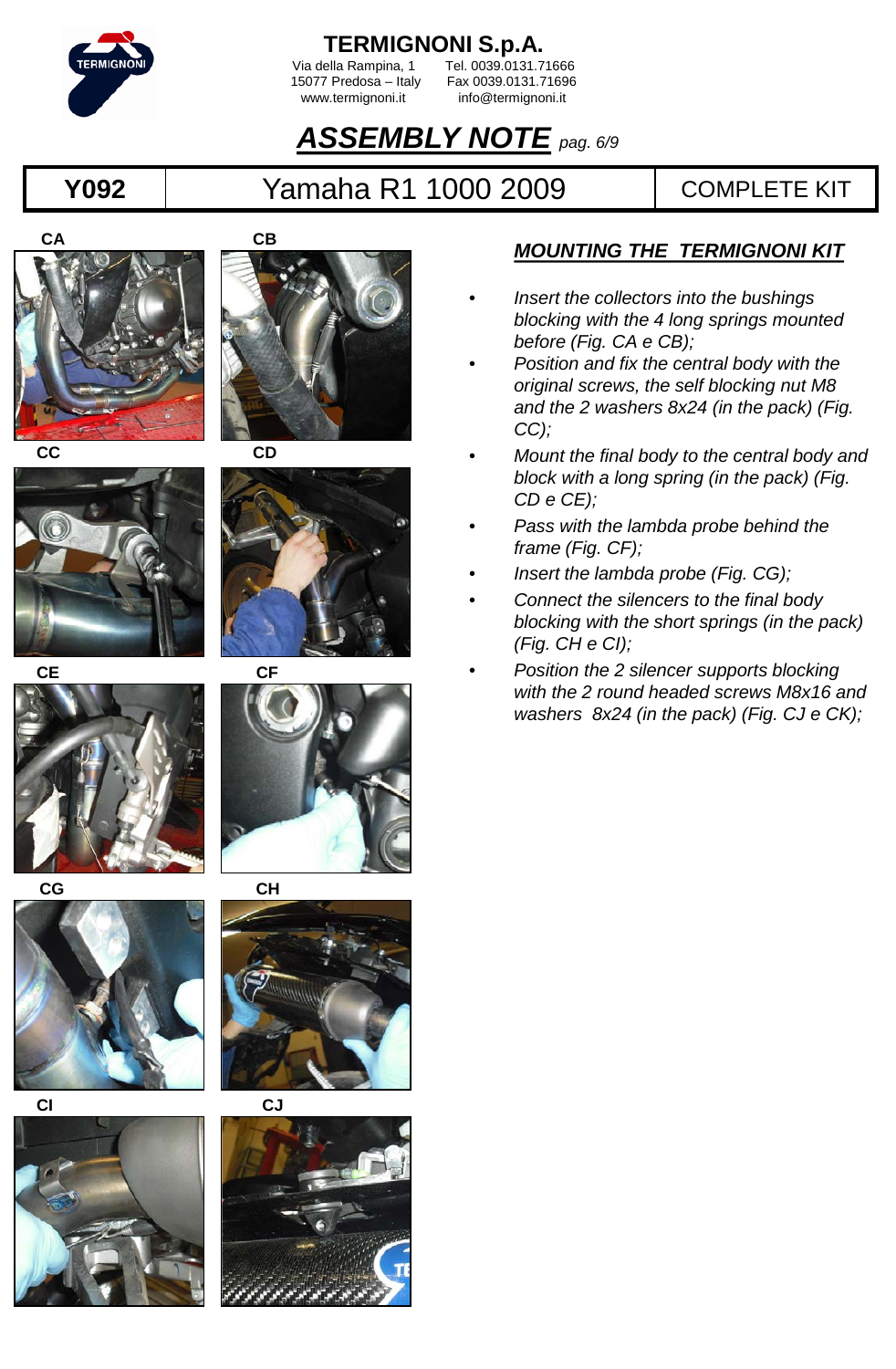

Via della Rampina, 1<br>15077 Predosa – Italy

5077 Predosa – Italy Fax 0039.0131.71696<br>www.termignoni.it info@termignoni.it info@termignoni.it

## *ASSEMBLY NOTE pag. 7/9*

### **Y092** Yamaha R1 1000 2009 COMPLETE KIT

























- *Mount the silencer ring holders and their rubbers (in the pack) (Fig. CL);*
- *Place the ring holders with their rubbers on the silencers and fix using the 2 round headed screws M8x16 and 2 washers (in the pack) (Fig. CM e CN);*
- *Position the silencers as seen in Fig. CO;*
- *Tighten all the screws etc., starting from the ones of the silencers and finishing with the collector nuts (Fig. CN, CP, CQ);*
- *Fix the heat shield to the frame using the round headed screw M8x35 and washer 8x16 (Fig. CR e CS);*
- *Remount the foot rest being sure to fit the heat shied as it was originally (Fig. CT);*
- *Tighten the screw to fix the heat shield (Fig. CU);*

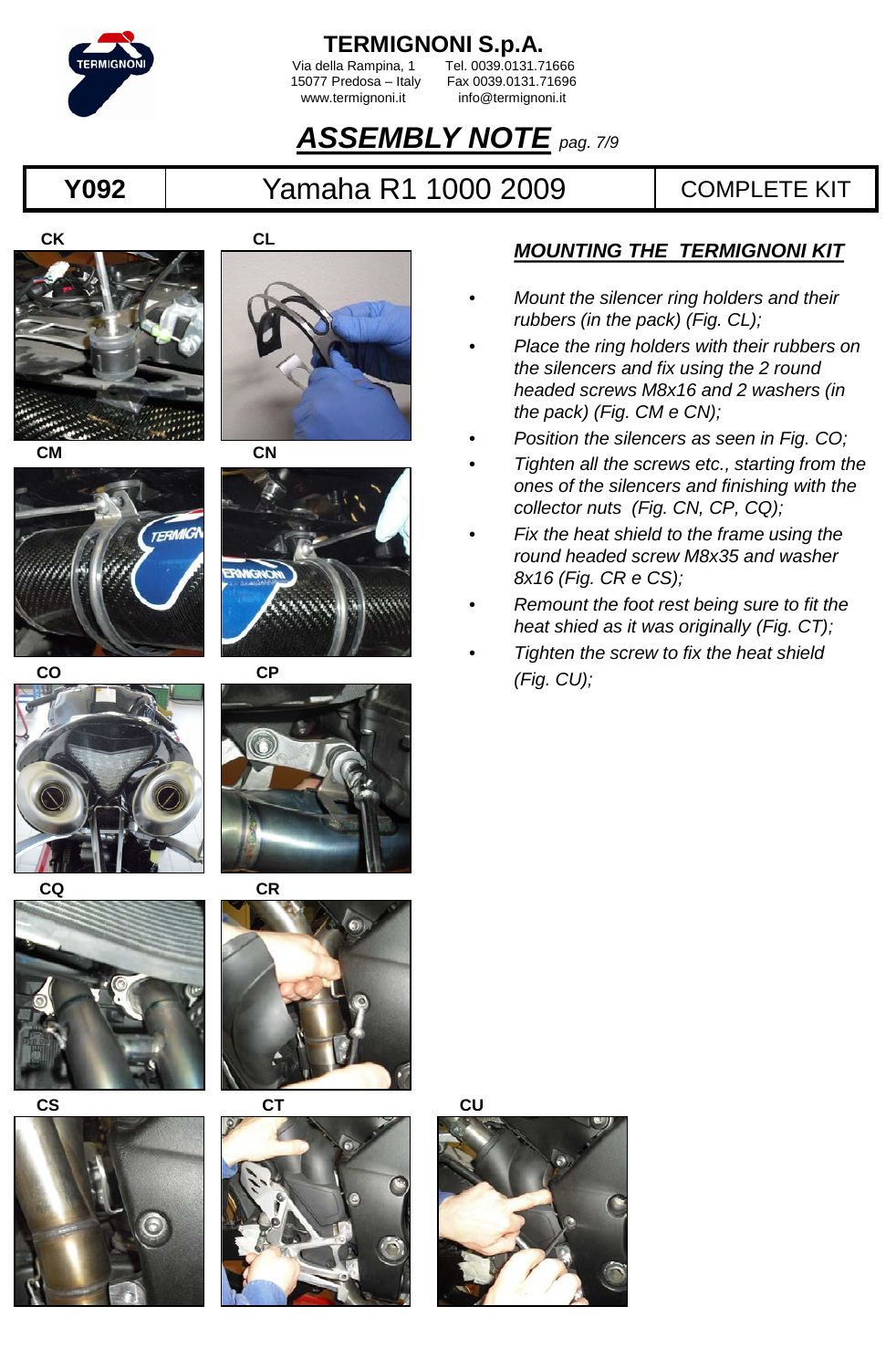

Via della Rampina, 1 Tel. 0039.0131.71666<br>15077 Predosa – Italy Fax 0039.0131.71696 5077 Predosa – Italy Fax 0039.0131.71696<br>www.termignoni.it info@termignoni.it info@termignoni.it

### *ASSEMBLY NOTE pag. 8/9*

## **Y092** Yamaha R1 1000 2009 COMPLETE KIT





**CY**







- *Put the 4 clips M5 (in the pack) onto the final body brackets (Fig. CV);*
- *Insert the bushings with the aramid washers to the heat shields (in the pack) (Fig. CW e CY);*
- *Screw into place the 2 heat shields to the final body bracket with the screws M5x12 (in the pack) (Fig. CZ e DA);*
- *Replace the fairing as it was originally (Fig. DB);*